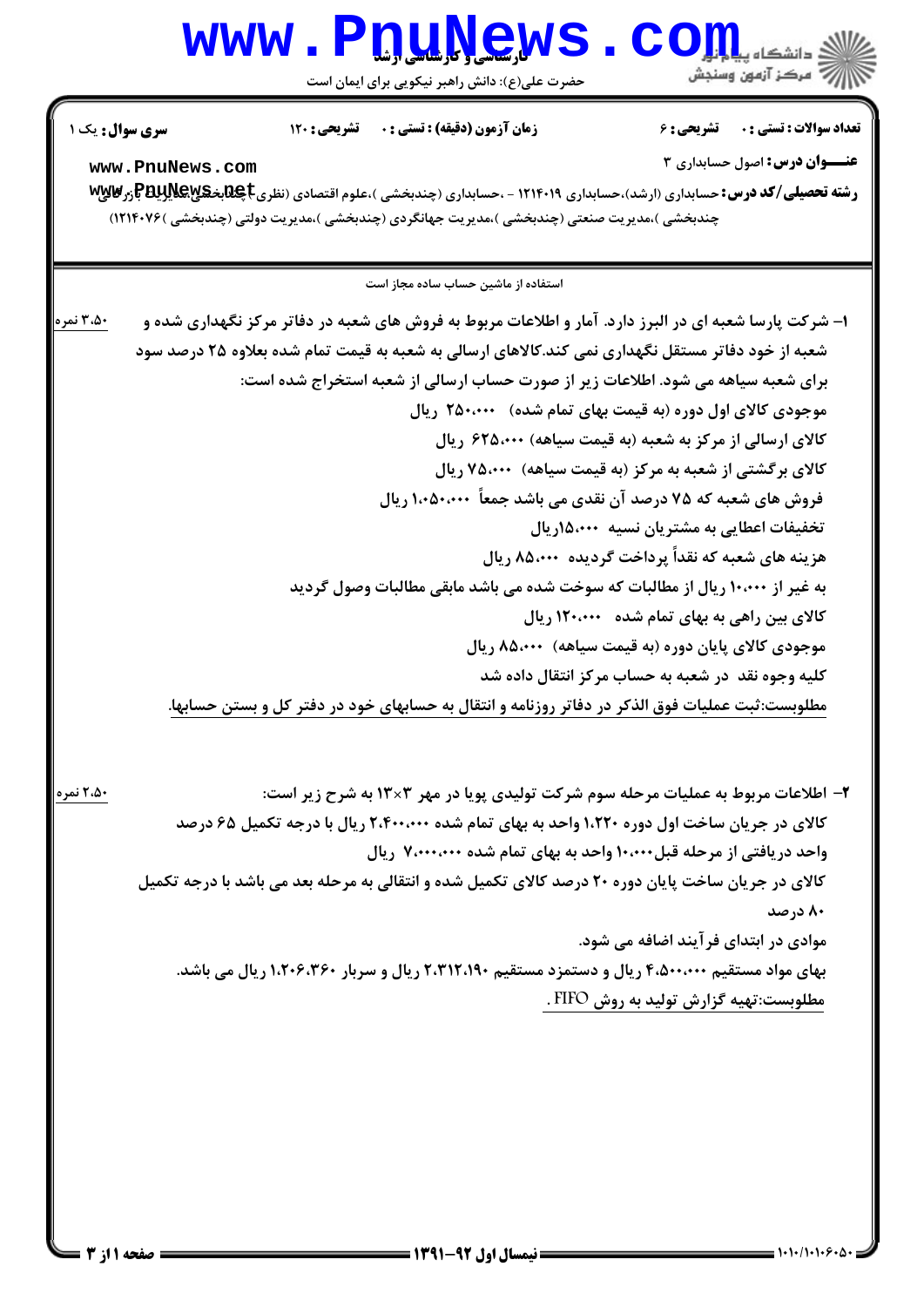## WWW.PnuNews.Com است.<br>است مرکز آزمون وسنجش

حضرت علی(ع): دانش راهبر نیکویی برای ایمان است

**تعداد سوالات : تستي : . ۔ ۔ تشریحي : ۶** 

زمان آزمون (دقیقه) : تستی : . تشریحی : 120

**سری سوال : ۱ یک** 

**عنــوان درس:** اصول حسابداري ٣

www.PnuNews.com

رشته تحصیلی/کد درس: حسابداری (ارشد)،حسابداری ۱۲۱۴۰۱۹ - ،حسابداری (چندبخشی )،علوم اقتصادی (نظری‡هابدگلیلا)آزرگایا (چندبخشی )،مدیریت صنعتی (چندبخشی )،مدیریت جهانگردی (چندبخشی )،مدیریت دولتی (چندبخشی )۱۲۱۴۰۷۶

## ۳- اطلاعات زیر از دفاتر شرکت پدرام در ۹۰/۱۲/۲۹ استخراج شده است:

| 9.117/79                          | 19/17/79              | حسابهای ترازنامه ای    |
|-----------------------------------|-----------------------|------------------------|
| $\mathsf{v}\mathsf{a} \cdots$     | $V \cdot \cdots$      | بدهكاران تجارى         |
| $\Delta \cdot \cdot$              | $\lambda \cdot \cdot$ | بهره دريافتنى          |
| ٠٠۵٠٠                             | ۲.۰۰۰                 | سود سهام دريافتنى      |
| 84                                | ۶۹٬۰۰۰                | موجودى كالا            |
| 7.7                               | ٠٠۵٠٠                 | پیش پرداخت خرید        |
| $\Delta \cdot \Delta \cdot \cdot$ | ۴،٠٠٠                 | پیش پرداخت هزینه های   |
|                                   |                       | عملیاتی                |
| $\mathcal{N}$                     | $\mathcal{N}$         | پیش پرداخت مالیات      |
| $\mathsf{v}\cdot\mathsf{v}$       | ۸۵۰                   | پيش پرداخت هزينه بهره  |
| 4.4.34                            | 59.000                | بستانكاران تجارى       |
| 32.000                            | ۳۰،۰۰۰                | بدهی هزینه های عملیاتی |
| ۳۰،۰۰۰                            | ۲۵،۰۰۰                | پیش دریافت فروش        |
| 1.0                               | 1.9                   | بهره پرداختنی          |
| $F_{i}$                           | ۳،۵۰۰                 | ماليات پرداختنى        |

حسابهای سود و زیانی:

فروش خالص ۴۰۰،۰۰۰ریال – بهای تمام شده کالای فروش رفته ۲۵۰،۰۰۰ ریال ً - در آمد سود سهام سایر شرکتها ۴،۳۰۰ ریال - در آمد بهره ۵،۰۰۰ ریال - هزینه های عملیاتی که ۲۰،۰۰۰ ریال هزینه استهلاک را در بر دارد به مبلغ ۹۵٬۰۰۰ ریال - هزینه بهره ۱۲٬۰۰۰ ریال - هزینه مالیات بر در آمد ۹٬۰۰۰ ریال

مطلوبست:

الف) محاسبه خالص ورود یا خروج وجه نقد ناشی از فعالیتهای عملیاتی

ب) محاسبه خالص ورود یا خروج وجه نقد ناشی از بازده سرمایه گذاریها و سود پرداختی بابت تامین مالی ج) محاسبه خالص ورود یا خروج وجه نقد ناشی از مالیات بر درآمد

۲،۰۰ نمره